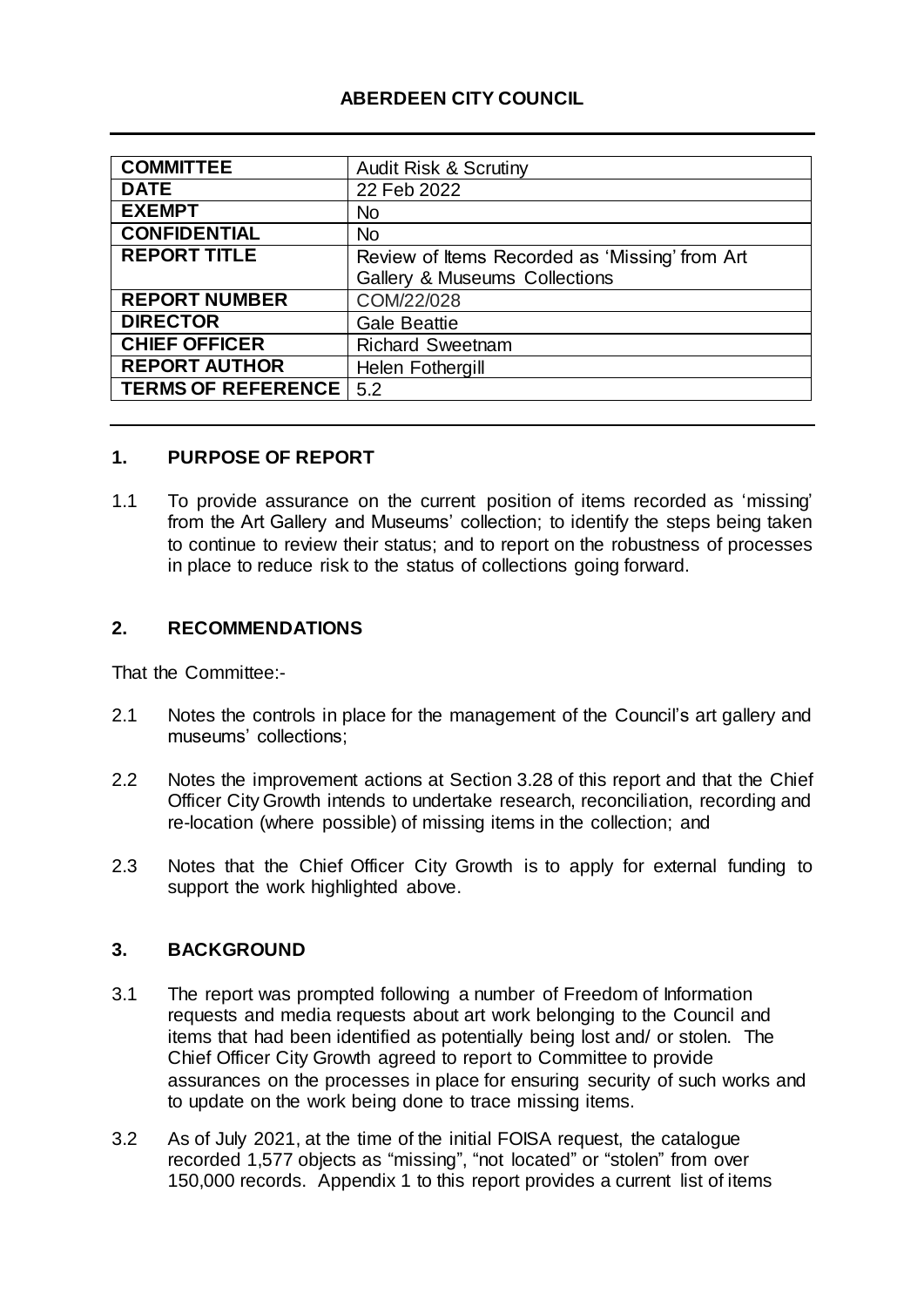recorded as missing, when they were recorded as missing and the latest status of items that been subsequently located through the service's established audit process.

- 3.3 Officers follow rigorous audit, cataloguing and location/ movement processes. Within the sector it is not unusual for museums and galleries with historic collections to have limited knowledge about items that may be missing from their collections. Despite the discrepancies highlighted in this report, extensive modernisation work since 2002 has provided a clearer picture of what was once held by the organisation and is now deemed missing or not located currently.
- 3.4 PLA/18/255 Aberdeen City Council Museums and Galleries Collections Development Policy approved 27 November 2018 sets out the background to the creation of the collection, how items enter and leave the collection and areas for future development. The policy references additional action plans including Future Collecting priorities, Review and Rationalisation, Documentation, Care and Conservation. The content of the policy and appended plans are in line with Museum Accreditation requirements, are fit for purpose and underpin the processes referred to in this report. The Policy is renewed at least every 5 years. [https://www.aberdeencity.gov.uk/AAGM/collections/highlights/collections](https://www.aberdeencity.gov.uk/AAGM/collections/highlights/collections-development-policy) -

[development-policy](https://www.aberdeencity.gov.uk/AAGM/collections/highlights/collections-development-policy)

## **Cataloguing process**

- 3.5 Up to the 1980s, cataloguing processes were paper based with manual recording. A collections database was subsequently introduced that operated up until 2002. Since then, the Art Gallery & Museums service has used a modern collections management system that provides unique digital records for each object in the collection. As a minimum these modern standards record, within seven days of becoming part of the collection:
	- the object name and description;
	- method of acquisition (donation, gift, bequest, purchase);
	- source (provenance);
	- current location;
	- any associated funding (benefactors, financial bequests, national and international funding bodies);
	- transfer of title (of ownership); and
	- for insurance purposes, current estimated value.
- 3.6 Details of current cataloguing process are provided in Appendices 2 and 3.
- 3.7 Pre 1980s paper records provide information about objects that have been in the collection for some time. Work to digitise and reconcile these *historic* paper records is ongoing. Further details of the processes to manage the collection are provided in Appendix 4.
- 3.8 Following the introduction of more modern standards, officers also complete an entry form for any item entering Art Gallery and Museums' premises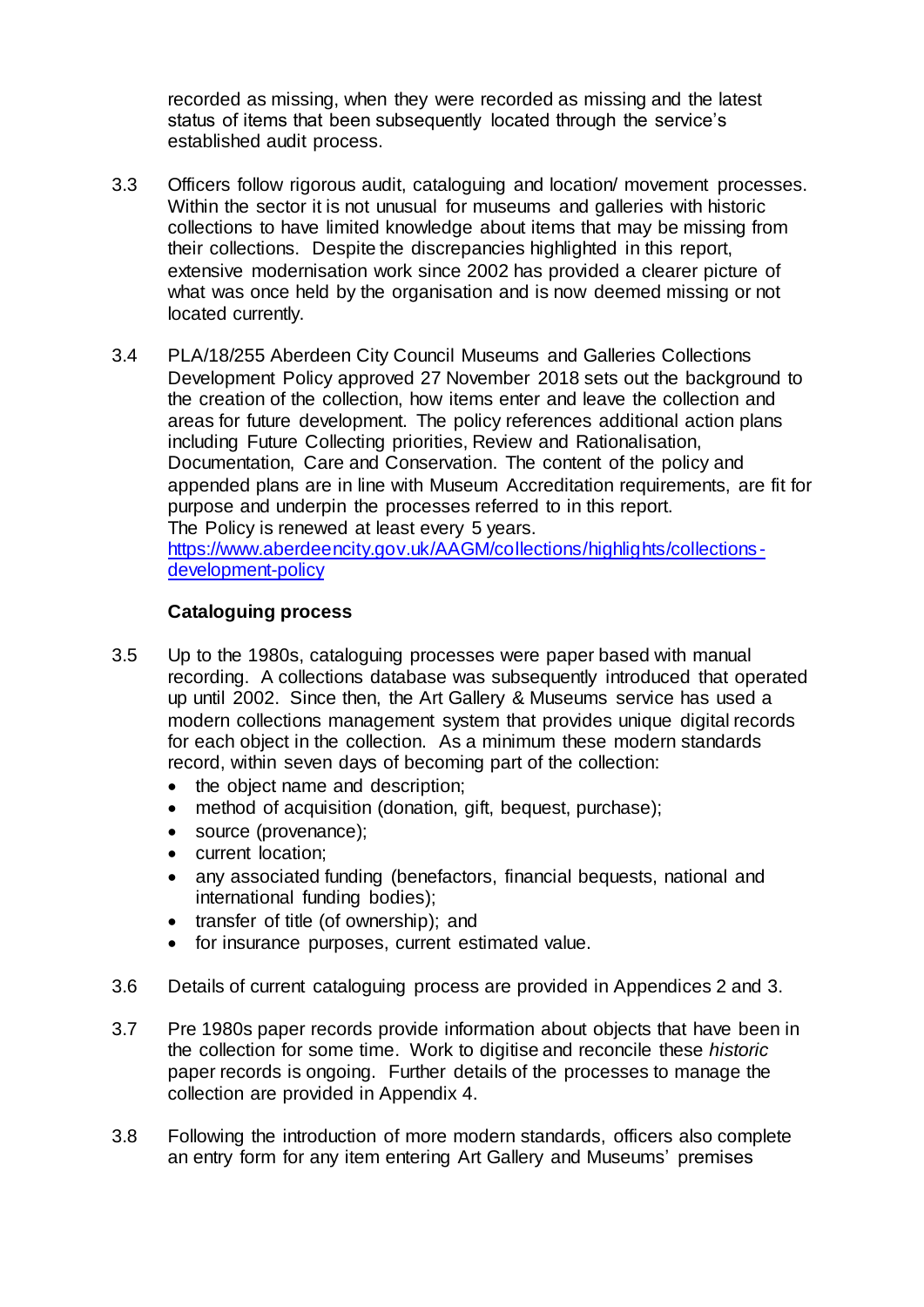(Appendix 5), also within seven days. Additional information that is recorded will also include:

- correspondence with donors;
- research on the artist/ maker/ provenance;
- condition:
- photography or scanning;
- approval of an internal Acquisition Panel; and
- the object meets the Council's Collections Development Policy PLA/18/255 (for example, the item will be used in the collection).
- 3.9 If approved, the object then enters the collection. This depth of information is becoming a standard without which the majority of items offered to the collection are declined.

## **Data Standards**

- 3.10 Data standards have changed since the introduction of electronic collection management databases in 2002. Data transcribed from earlier paper records do not comply with current standards, and information may be incomplete or cannot be verified.
- 3.11 An earlier version of an electronic collection database was converted to the current system in 2002 and in the process, some data was lost and transposed into incorrect fields. These administrative errors have not been fully resolved and officers continuously resolve any historic records that do not meet the current standards.
- 3.12 Industry standards for the sector are set in partnership by Arts Council England, the Welsh Government, Museums Galleries Scotland and the Northern Ireland Museums Council through the Museum Accreditation scheme (established in 1988 and updated in 2008, 2011 and 2018) that covers all aspects of museum and gallery work including:
	- governance;
	- operations;
	- collections management and care;
	- engagement and learning; and
	- visitor services.

Aberdeen Art Gallery and Museums has been part of this scheme since 1991.

- 3.13 Aberdeen Art Gallery and Museums is also compliant with Spectrum, the UK collection management and data standard operated by the Collections Trust. It aims to raise museum standards in the UK and was established in 1994. It identifies key pieces of information that should be recorded for every item entering a museum collection and sets guidelines for consistency of data recording across the sector. Previously Museum Documentation Association and the Information Retrieval Group of the Museums Association set guidelines for data consistency approaches in the 1960s.
- 3.14 Despite these robust systems, there is always potential for administrative errors, over many years of operations. For example, this may be through an object location not being updated within the required 48-hour timeframe,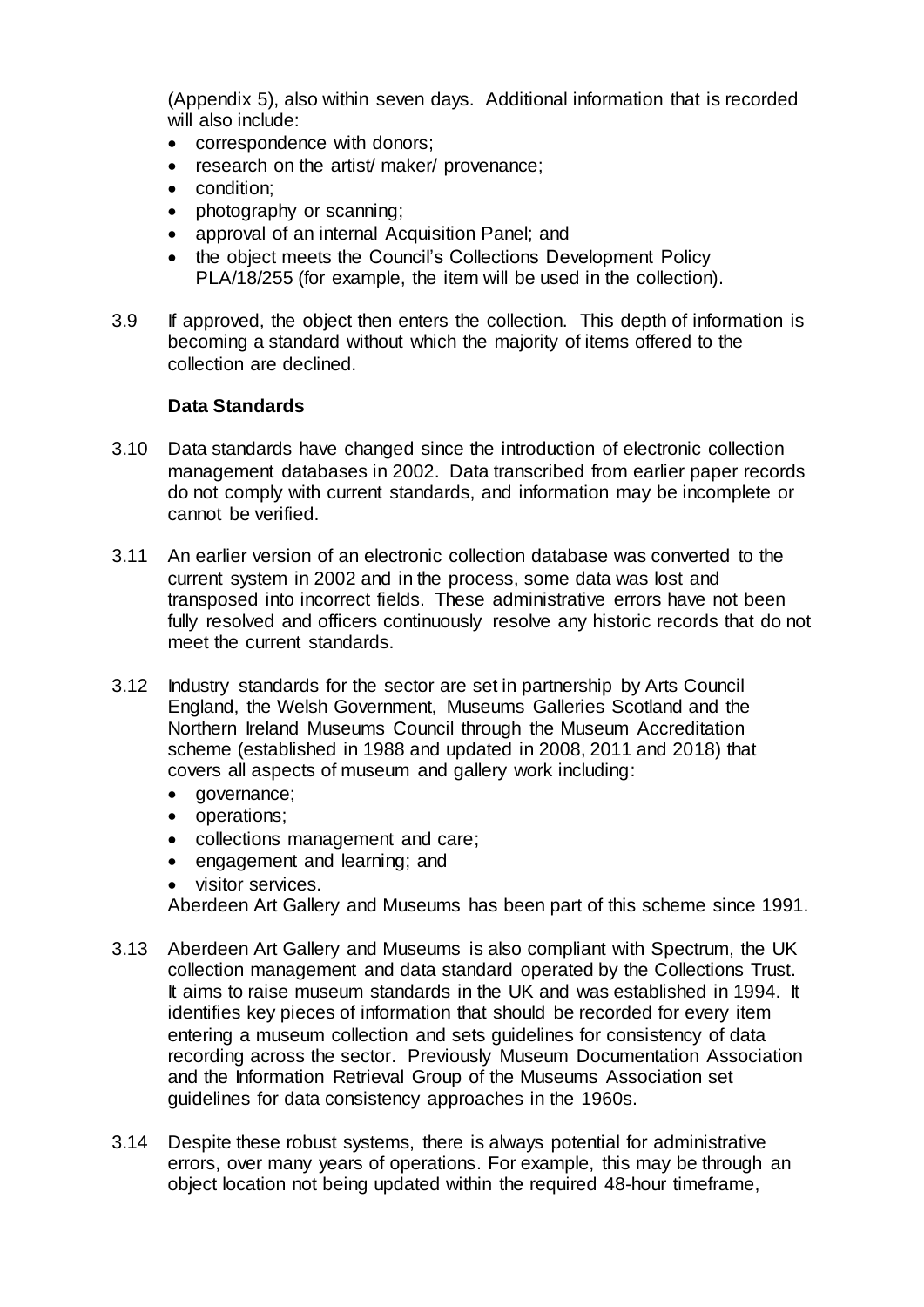inaccurate recording of location, reliance on manual recording if mobile WiFi is not available, or transcription errors due to misreading original handwritten records.

- 3.15 In such cases, officers normally apply a 'missing' status to an object if its physical location cannot be determined.
- 3.16 The number of 'missing' objects will reduce as day-to-day work, including research, reconciliation and regular audits, continues (Appendix 1). Table 1 below summarises the categories of 'missing' items and indicates that as of February 2022, there are now 1,330 items recorded as missing with an aggregate value of just under £200,000.

| Category               | <b>Recorded Missing</b> | <b>Aggregate Value (£)</b> |
|------------------------|-------------------------|----------------------------|
|                        | <b>Feb 2022</b>         |                            |
| <b>Thefts</b>          | 92                      | 53,552                     |
| <b>Historic Losses</b> | 713                     | 106,461                    |
| Location to be         | 525                     | 35,430                     |
| confirmed              |                         |                            |
| Total                  | 1,330                   | 195,443                    |

## **Table 1: Summary of 'Missing' Items by Category**

### **Thefts**

- 3.17 Any suspected thefts are investigated and confirmed losses reported to Police Scotland. Details may also be circulated to other art galleries, and online databases (such as Art Loss Register) so that nationally and internationally recovered art can also be searched.
- 3.18 92 objects are categorised as 'thefts'. The most significant incident was in 1989, where 76 objects (predominantly silver and ivory) were stolen. This theft was reported to and investigated by Grampian Police. Although officers regularly check auction catalogues where items may appear for sale, it is unlikely that remaining stolen objects will be recovered.
- 3.19 CCTV and key control operates in all premises. Barriers, alarms, and regular staff patrols are also used to reduce risk of theft. Locations of objects on display are checked on a weekly basis against the unique referencing in database records.

#### **Historic losses**

3.20 Before the 1980s, any objects that entered the collection were recorded on paper records. As part of a digital transformation exercise within the sector, these records were subsequently transcribed to the current digital database. However, as a digitalisation exercise only, no systematic cross check of actual holdings was undertaken. Following research and ongoing audit processes, officers now understand that there are a number of objects that were recorded but were not actually on the premises or physically in the collection at the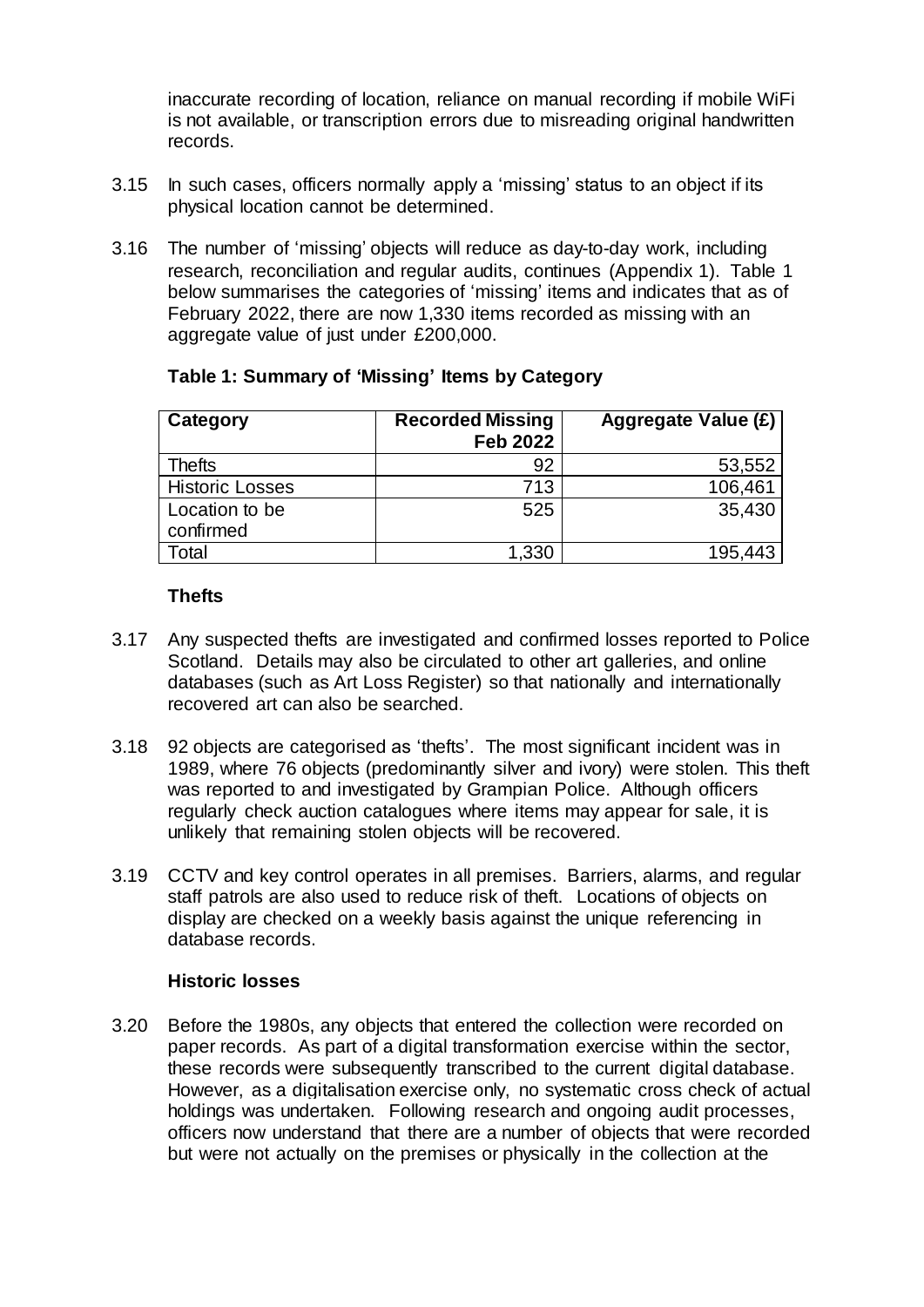point of data transfer, and little or no information exists to indicate where these items may now reside.

3.21 As these losses have occurred over many years and decades, only about 10% of the items currently recorded as missing have been photographed, which means subsequent identification is difficult.

### **Location to be confirmed**

3.22 Administrative errors associated with mass moves will be targeted for reconciliation by officers during 2022. However, objects recorded as missing prior to the creation of Aberdeen Treasure Hub and the closure of the Art Gallery for refurbishment will take more time particularly for older records.

## **Location control**

- 3.23 The collections database records the current location for each object in the collection, and for audit purposes retains a location history for each object identifying each time the object is moved and by which officer.
- 3.24 Updates to object location must be notified within 48 hours of a move to the responsible recording officer. This process is currently managed through a system of Object Movement Forms (OMFs) which record current location, reason and date of move, officer name instigating move and new location. Just three officers have edit permissions to update this information on the database record.
- 3.25 For location audits, randomly generated check-lists of objects are created via the collections database, and confirmation by officers physically locating objects must be completed and reported to Team Leader Collections within two weeks of issue.

#### **Loans management**

3.26 All loans to and by the collection are based on legal contracts. Officers record details on the collections database and further details are provided in Appendix 6.

#### **Impact of mass moves**

- 3.27 'Mass moves' refers to the relocation of large sections of the collection. There have been two in the last nine years with a third currently underway at Kittybrewster. All were associated with the redevelopment of the Art Gallery and establishment of Aberdeen Treasure Hub. Officers have moved around 123,080 objects. Around 240 of these object records required further investigation due to issues including errors in handwritten recording of tracking numbers for groups of objects, reliance on existing box contents lists, switching between handwritten paperwork and digital.
- 3.28 Until these locations are resolved the objects are recorded as 'missing', 'not found' or 'requiring further investigation' to ensure they are flagged for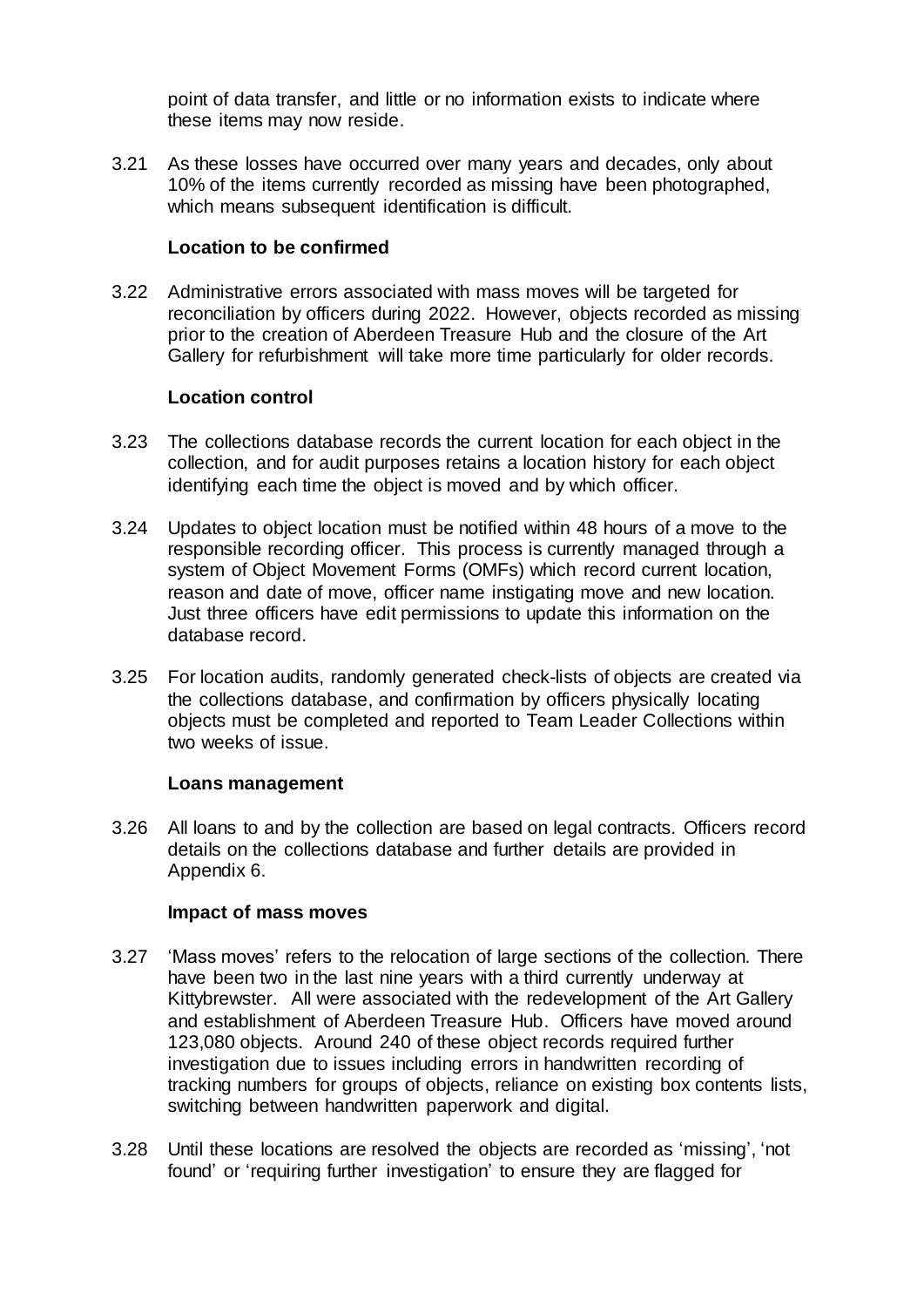reconciliation. These are now at Aberdeen Treasure Hub, where officers are able to resolve these discrepancies as the extensive unpacking and storage work continues.

## **Current systems and resources**

3.29 The work to date has highlighted a number of areas for improvement in the management of the collections that will reduce future errors, detailed in Table 2 below:

|    | Improvement                                          | Impact        | <b>Officer</b>   | <b>When</b>           |
|----|------------------------------------------------------|---------------|------------------|-----------------------|
|    | 1. Share information about stolen                    | Increase      | Team leader -    | $\overline{2}028$ (or |
|    | or confirmed missing items more                      | likelihood of | collections      | 2024 based            |
|    | widely                                               | recovery      |                  | on                    |
|    |                                                      |               |                  | accelerated           |
|    |                                                      |               |                  | programme             |
|    |                                                      |               |                  | in Appendix           |
|    |                                                      |               |                  | 6)                    |
| 2. | Annual staff re-fresher training for                 | Reduce        | Documentation    | Apr 2022              |
|    | documentation processes                              | admin errors  | officer          | (Apr 2023)            |
| 3. | Annual review of Object                              | Reduce        | Documentation    | Apr 2022              |
|    | Movement Forms and process                           | admin errors  | officer          | (Apr 2023)            |
| 4. | Bi-annual Documentation Plan to                      | Improve       | Documentation    | Apr 2022              |
|    | improve quality of data held                         | records       | officer          | (Jan 2024)            |
| 5. | Reinstate regular random small-                      | Reduce        | Team leader -    | Apr 2022              |
|    | scale audits (suspended during                       | future risk   | collections;     | (monthly              |
|    | periods of mass moves)                               |               | Service          | thereafter)           |
|    |                                                      |               | $m$ anager $-$   |                       |
|    |                                                      |               | archives,        |                       |
|    |                                                      |               | gallery &        |                       |
|    |                                                      |               | museums          |                       |
| 6. | Review, update and reissue                           | Reduces risk  | Lead curator $-$ | Mar 2022              |
|    | <b>Collections Management Manual</b>                 | of errors     | collection       |                       |
|    | including documentation<br>procedures to ensure:     |               | access           |                       |
|    | Consistency and continuity of                        |               |                  |                       |
|    | team for mass moves                                  |               |                  |                       |
|    | Audit prior to any mass move                         |               |                  |                       |
|    | Object number written or<br>$\overline{\phantom{0}}$ |               |                  |                       |
|    | printed & affixed directly onto                      |               |                  |                       |
|    | the surface of the object using                      |               |                  |                       |
|    | conservation-grade materials                         |               |                  |                       |
|    | Temporary reference numbers                          |               |                  |                       |
|    | assigned to any object with no                       |               |                  |                       |
|    | visible associated accession                         |               |                  |                       |
|    | number                                               |               |                  |                       |
|    | Assumptions recorded for                             |               |                  |                       |
|    | missing status to provide                            |               |                  |                       |
|    | context and consistency                              |               |                  |                       |

## **Table 2: Areas for Improvement**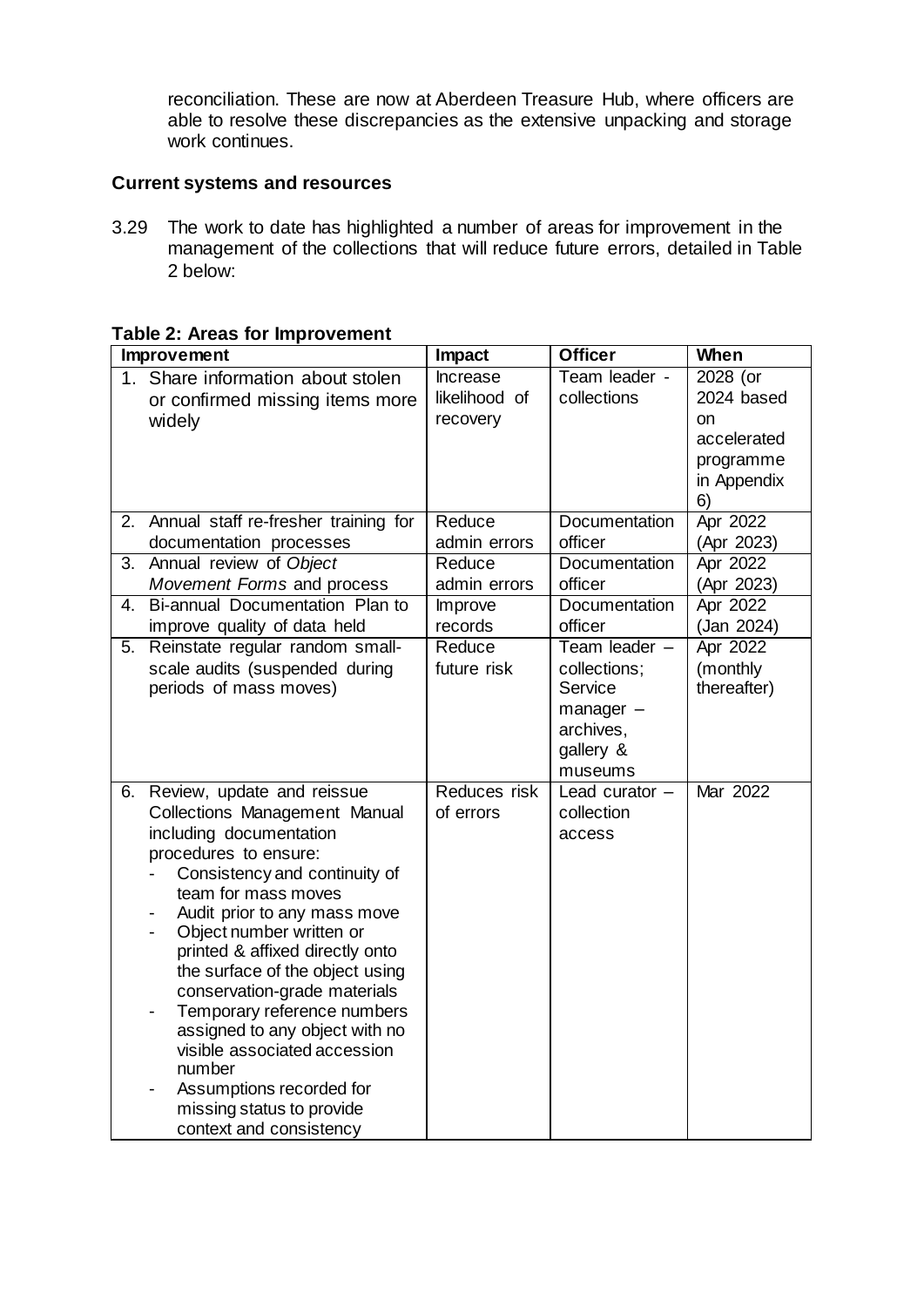- 3.30 Officers will also undertake key pieces of work to resolve administrative errors in 2022 as detailed in table 6.1 in Appendix 6.
- 3.31 Curatorial resources are currently allocated to finalising the mass move from the Kittybrewster store to the Treasure Hub, to broader collection reviews and documentation plans as part of Museum Accreditation requirements and delivery of the public engagement and exhibition programme. Therefore, officers estimate that confirming the status of all 1,330 objects recorded as missing could take up to seven years, concluding in November 2028 (Appendix 6, tables 6.1 and 6.2).
- 3.32 To complete the work, will require 1.2ftes from a team of 8.0ftes. However, with additional resources of 2.0ftes for a fixed term period of 24 months, completion would be accelerated to June 2024 (Appendix 6, table 6.3).
- 3.33 Collection reviews which may result in removing items from the collection (deaccessioning). Such reviews are in line with the Museums and Gallery: Collections Development Policy (PLA/18/255). Deaccessioning and disposal adheres to sector standards included in the Museums Association *Ethics* and *Disposal Toolkit* and Museum Galleries Scotland *Museum Accreditation scheme*.

## **4. FINANCIAL IMPLICATIONS**

- 4.1 Existing staff resources could deliver the work to locate or clarify and confirm the status of missing items by November 2028.
- 4.2 To accelerate the programme to June 2024 will require appointment of two fte (fixed term) G10 collection documentation assistants for 24 months at a cost of £70,862 per annum as indicated below.

| <b>FY22/23</b>      | FY23/24   | FY24/25          |
|---------------------|-----------|------------------|
| Appoint in May 2022 | Full year | April & May only |
| 59,052              | 70,862    | 11,810           |

4.4 Officers will seek to recover 100% of these costs from external funding such as Museums Galleries Scotland (MGS) and will not recruit additional staff to undertake the work unless that funding is secured.

## **5. LEGAL IMPLICATIONS**

5.1 While there are no direct legal implications arising from the recommendations contained in the report cataloguing the collection must comply with Data Protection and Public Records legislation.

## **6. MANAGEMENT OF RISK**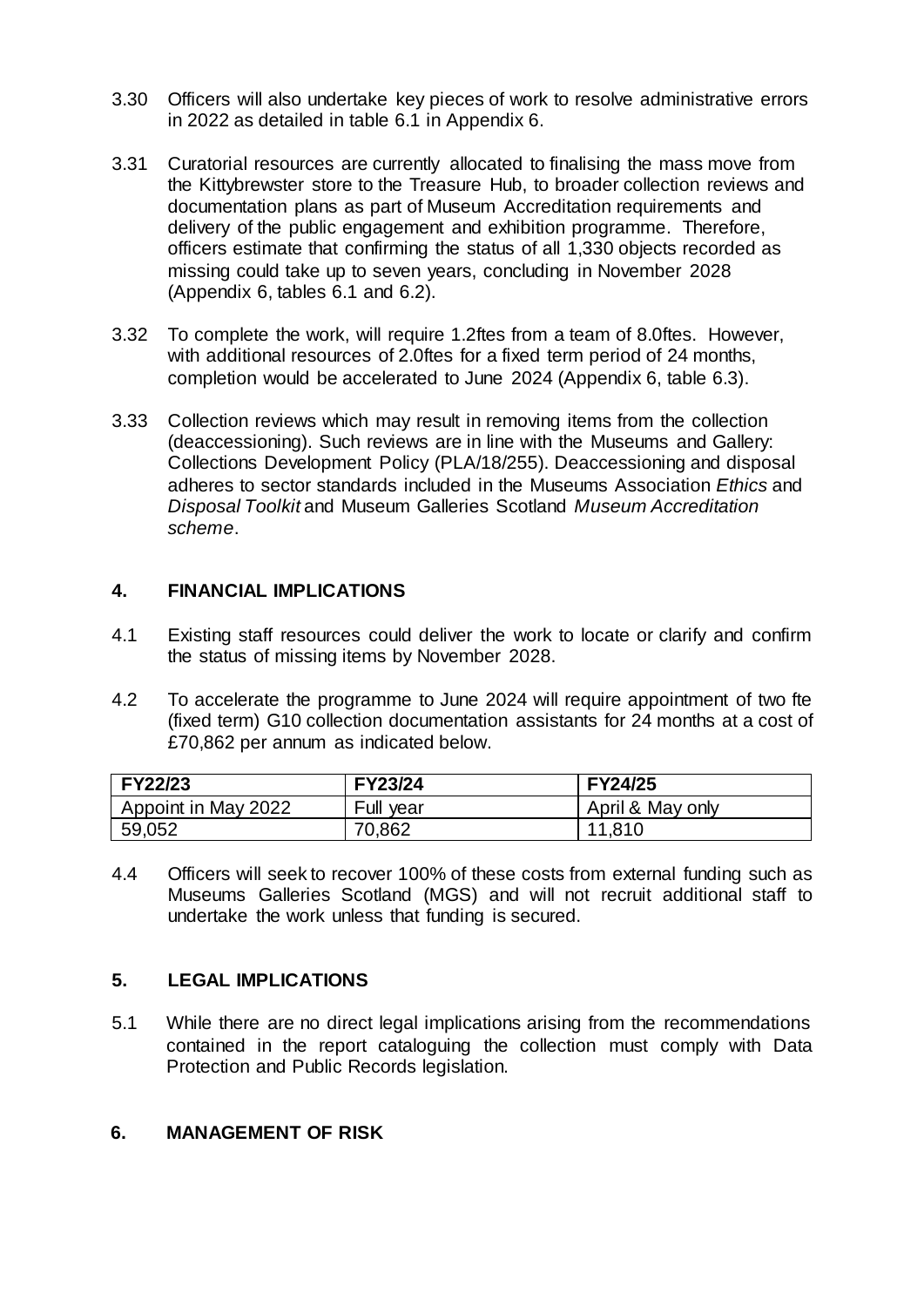| <b>Category</b>                 | <b>Risk</b>                                                                                               | Low (L)<br>Medium (M)<br>High (H) | <b>Mitigation</b>                                                                                                                                                                                                                                                                                        |
|---------------------------------|-----------------------------------------------------------------------------------------------------------|-----------------------------------|----------------------------------------------------------------------------------------------------------------------------------------------------------------------------------------------------------------------------------------------------------------------------------------------------------|
| <b>Strategic</b><br><b>Risk</b> |                                                                                                           |                                   |                                                                                                                                                                                                                                                                                                          |
| <b>Compliance</b>               |                                                                                                           |                                   |                                                                                                                                                                                                                                                                                                          |
| <b>Operational</b>              | Meeting<br>statutory duties<br>impacts on time<br>available to<br>improve the<br>catalogue                |                                   | Publish report; ensure records<br>are up to date and well<br>researched; publish relevant<br>collection information online<br>https://emuseum.aberdeencity.gov.uk/collections                                                                                                                            |
|                                 | Staff morale<br>undermined due<br>to reputational<br>damage                                               | M                                 | Acknowledge legacy issues;<br>establish considered & resourced<br>work programme to resolve                                                                                                                                                                                                              |
|                                 | Delivery of<br>public<br>programme<br>negatively<br>impacted by<br>reconciliation<br>activities           | M/L                               | Additional resources to ensure<br>business plan / public<br>engagement programme<br>continues to be delivered                                                                                                                                                                                            |
| <b>Financial</b>                | Impact on future<br>grant funding for<br>acquisitions to<br>enhance the<br>collection<br>Impact on future |                                   | Understanding within the<br>museum sector is that current<br>collection management system is<br>robust; submit annual Museum<br>Accreditation review; continue<br>discussions with Museums<br>Galleries Scotland (MGS) about<br>lessons learnt and programme of<br>work to address issues<br>highlighted |
|                                 | bequests and<br>financial gifts to<br>Aberdeen Art<br>Gallery and<br><b>Museums</b>                       | L                                 | Rebuild public trust following on<br>from negative press coverage<br>through public engagement,<br>behind the scenes tours and<br>online publication of collection<br>information                                                                                                                        |
|                                 | Theft of items<br>from the<br>collection                                                                  |                                   | Maintain security standards as<br>advised by ACC Insurance and<br>Arts Council England<br>Government Indemnity Scheme;<br>act on any recommendations for<br>improvement from Insurance<br>reviews; invest in further theft                                                                               |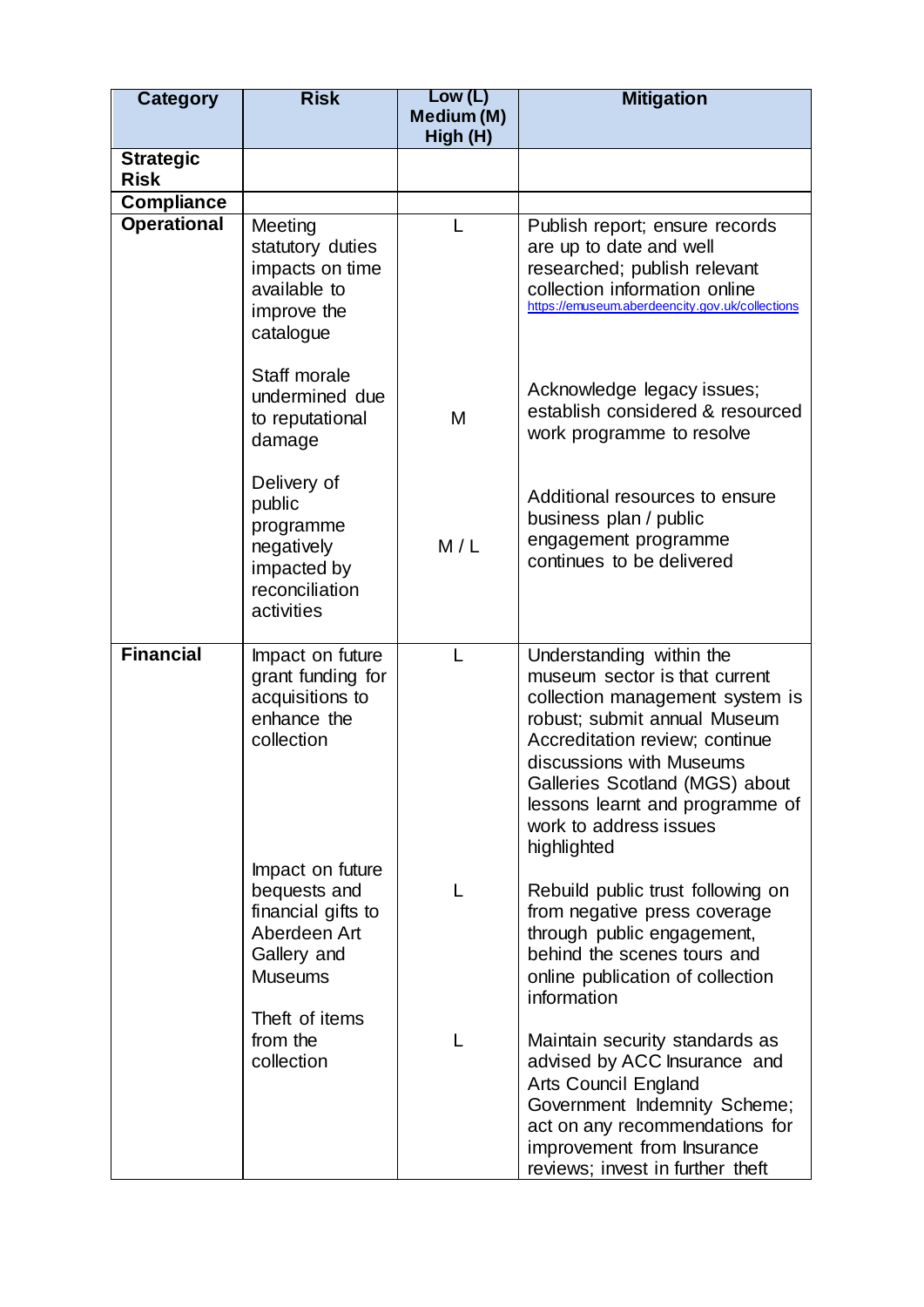| <b>Category</b>                 | <b>Risk</b>                                                                                                                                     | Low (L)<br>Medium (M)<br>High (H) | <b>Mitigation</b>                                                                                                                                                                                                                                                                                                                                                                                                                                                                         |
|---------------------------------|-------------------------------------------------------------------------------------------------------------------------------------------------|-----------------------------------|-------------------------------------------------------------------------------------------------------------------------------------------------------------------------------------------------------------------------------------------------------------------------------------------------------------------------------------------------------------------------------------------------------------------------------------------------------------------------------------------|
|                                 |                                                                                                                                                 |                                   | detection systems and alarms as<br>appropriate                                                                                                                                                                                                                                                                                                                                                                                                                                            |
| <b>Reputational</b>             | <b>ACC</b> perceived<br>as not fulfilling<br>obligations<br>relating to care<br>of collections<br>Future data<br>recording errors<br>related to |                                   | Publish report; ensure records<br>are up to date and well<br>researched; publish relevant<br>collection information online;<br>acknowledge legacy issues;<br>established considered &<br>resourced work programme to<br>resolve; provision of behind the<br>scenes tours and online<br>publication of collection<br>information.<br>Staff training and re-<br>familiarisation with existing<br>processes; monthly random<br>audits of selected items to check<br>for errors; programme of |
|                                 | location of items<br>in the collection                                                                                                          |                                   | research and data reconciliation<br>(see Appendix E); complete full<br>collection audit based on<br>venue/storage site.                                                                                                                                                                                                                                                                                                                                                                   |
| <b>Environment</b><br>/ Climate |                                                                                                                                                 |                                   | n/a                                                                                                                                                                                                                                                                                                                                                                                                                                                                                       |

# **7. OUTCOMES**

7.1 The proposals in this report could impact on the delivery of public programme commitments at Aberdeen Art Gallery and Provost Skene's House.

## **8. IMPACT ASSESSMENTS**

| <b>Assessment</b>                                  | <b>Outcome</b> |
|----------------------------------------------------|----------------|
| <b>Impact Assessment</b>                           | Not required   |
| <b>Data Protection Impact</b><br><b>Assessment</b> | Not required   |

# **9. BACKGROUND PAPERS**

9.1 None